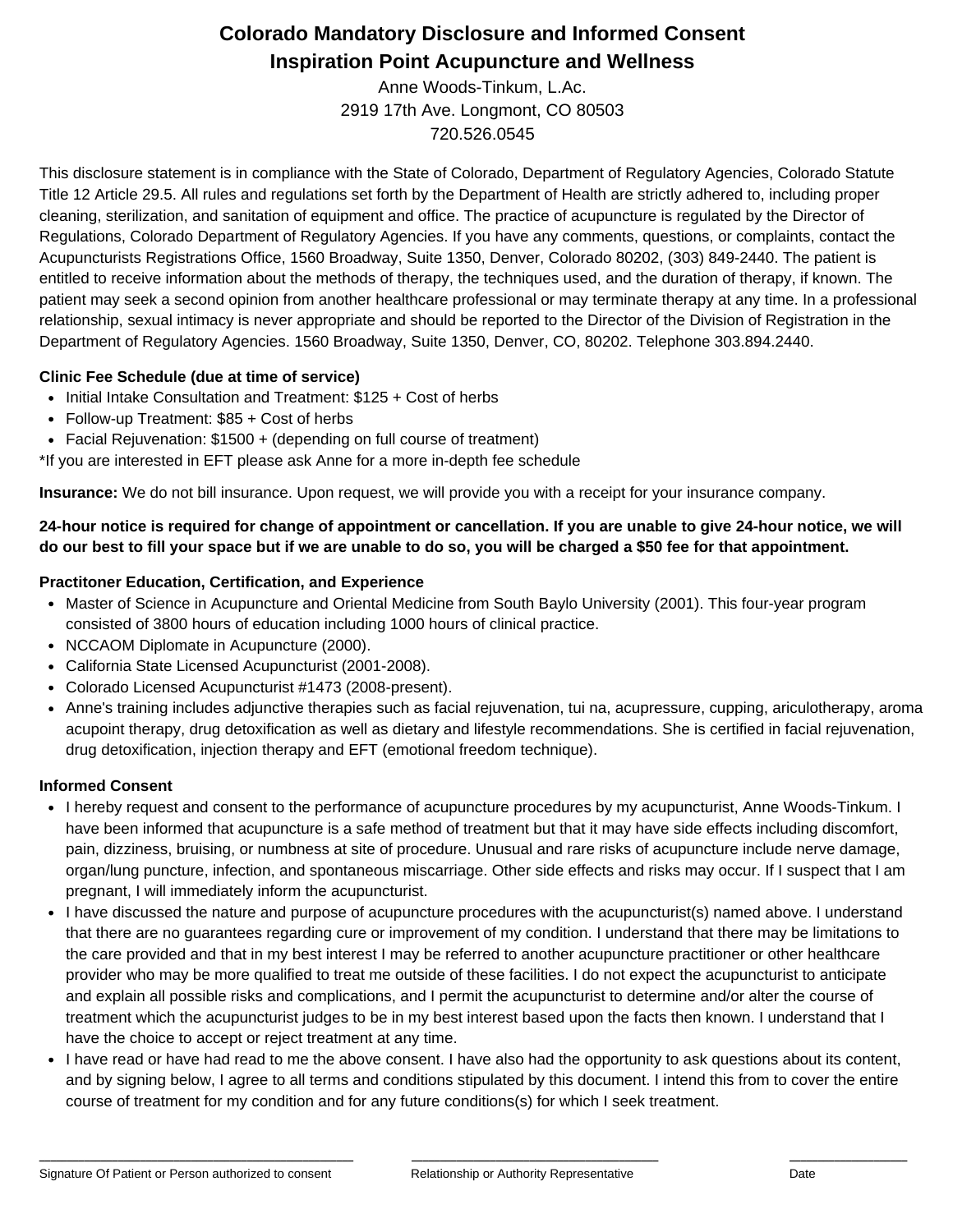## **Anne Woods-Tinkum, L.Ac | New Patient Intake Form**

# **Please fill out this questionnaire. All answers are confidential. Please print clearly in ink.**

|                                                                                                                |  |  | Age Height Weight Occupation Measurement Contains Meanwhile Meanwhile Meanwhile Meanwhile Meanwhile Meanwhile |  |  |
|----------------------------------------------------------------------------------------------------------------|--|--|---------------------------------------------------------------------------------------------------------------|--|--|
|                                                                                                                |  |  |                                                                                                               |  |  |
|                                                                                                                |  |  |                                                                                                               |  |  |
| How long have you had this condition?______________Have you experienced this before?__________________________ |  |  |                                                                                                               |  |  |
|                                                                                                                |  |  |                                                                                                               |  |  |
|                                                                                                                |  |  |                                                                                                               |  |  |
|                                                                                                                |  |  |                                                                                                               |  |  |
|                                                                                                                |  |  |                                                                                                               |  |  |

Family History: Complete for each family member, indicating any of the illnesses that they have ever had. Place an **"X" in the appropriate box or boxes.**

|                                      | Self | Parent/Gaurdian | <b>Spouse/Partner</b> | Children |
|--------------------------------------|------|-----------------|-----------------------|----------|
| <b>Cancer/Tumors</b>                 |      |                 |                       |          |
| <b>Diabetes</b>                      |      |                 |                       |          |
| <b>Depression</b>                    |      |                 |                       |          |
| <b>Stroke</b>                        |      |                 |                       |          |
| <b>Seizures</b>                      |      |                 |                       |          |
| <b>Drug Abuse</b>                    |      |                 |                       |          |
| <b>Allergies</b>                     |      |                 |                       |          |
| <b>Hepatitis</b>                     |      |                 |                       |          |
| Anemia                               |      |                 |                       |          |
| <b>High Blood</b><br><b>Pressure</b> |      |                 |                       |          |
| Kidney<br><b>Disorders</b>           |      |                 |                       |          |
| <b>Thyroid</b><br><b>Disorders</b>   |      |                 |                       |          |
| Other                                |      |                 |                       |          |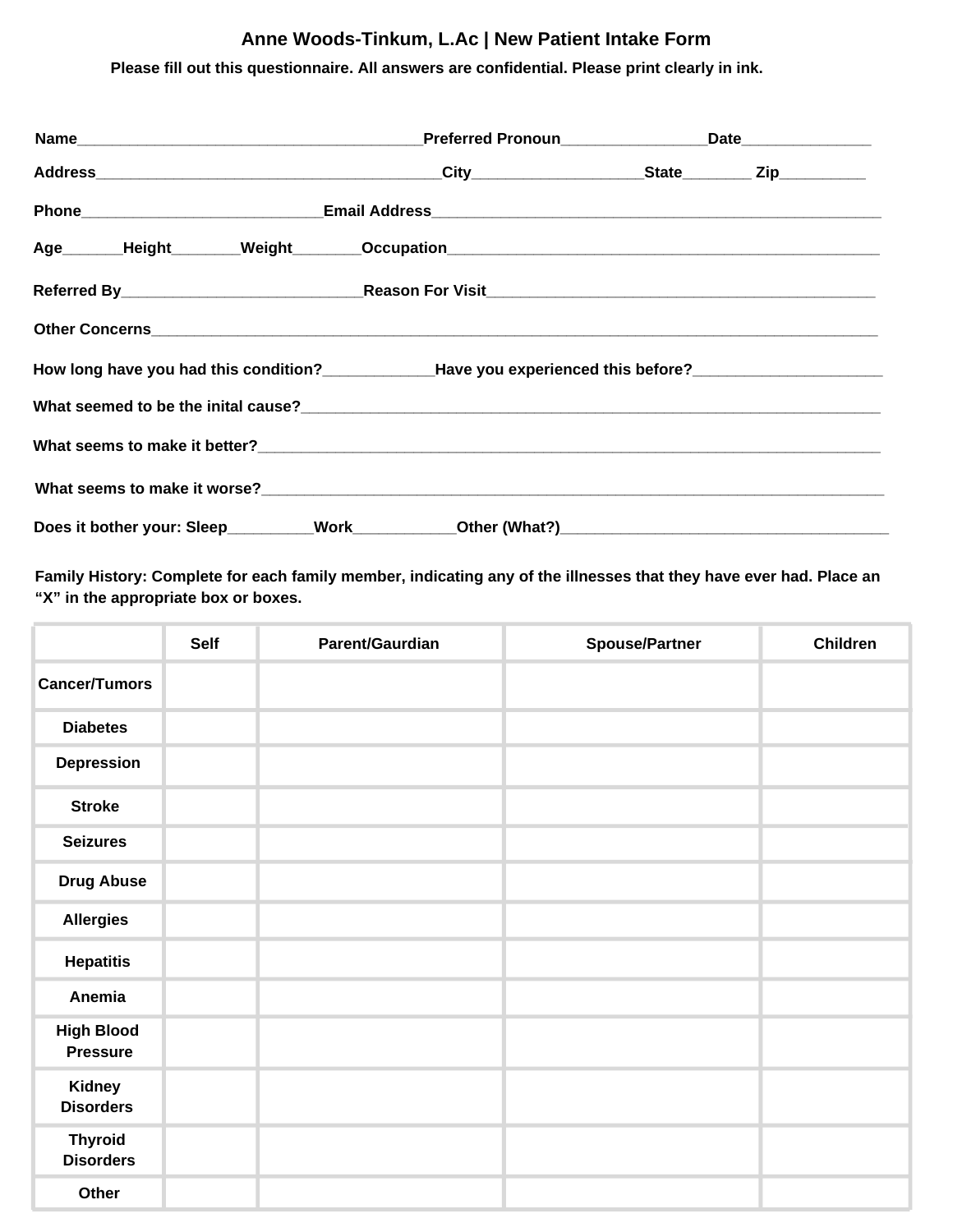# **Personal Lifestyle Habits (How much, How many, How often)**

|                                            |  | Cigarettes (Packs)_________Coffee/Tea (Cups)___________Alcohol (Drinks/Weekly)______________________                                                                                                                                                                                                             |
|--------------------------------------------|--|------------------------------------------------------------------------------------------------------------------------------------------------------------------------------------------------------------------------------------------------------------------------------------------------------------------|
|                                            |  | Marijuana & Other Recreational Drugs___________________Other forms of Self-Medicating_________________________                                                                                                                                                                                                   |
|                                            |  |                                                                                                                                                                                                                                                                                                                  |
|                                            |  |                                                                                                                                                                                                                                                                                                                  |
| Diet: What might you eat for a day?        |  |                                                                                                                                                                                                                                                                                                                  |
|                                            |  |                                                                                                                                                                                                                                                                                                                  |
|                                            |  |                                                                                                                                                                                                                                                                                                                  |
|                                            |  |                                                                                                                                                                                                                                                                                                                  |
|                                            |  | Snacks                                                                                                                                                                                                                                                                                                           |
|                                            |  |                                                                                                                                                                                                                                                                                                                  |
|                                            |  | What non-work related activities do you enjoy? (reading, meditating, TV, music,<br>etc.) and the contract of the contract of the contract of the contract of the contract of the contract of the contract of the contract of the contract of the contract of the contract of the contract of the contract of the |
|                                            |  | Lifestyle Satisfaction (Optional): Rate options from 1-10 (0=very unsatisfied & 10=very satisfied                                                                                                                                                                                                                |
| <b>Physical Health</b>                     |  | Gender                                                                                                                                                                                                                                                                                                           |
| <b>Mental Health</b>                       |  | <b>Career</b>                                                                                                                                                                                                                                                                                                    |
| <b>Relationships</b>                       |  | __Spirituality                                                                                                                                                                                                                                                                                                   |
| <b>Family</b>                              |  | <b>Community Connection</b>                                                                                                                                                                                                                                                                                      |
| <b>Sexuality</b>                           |  |                                                                                                                                                                                                                                                                                                                  |
| <b>Medicines</b>                           |  |                                                                                                                                                                                                                                                                                                                  |
| <b>Prescription Drugs currently taking</b> |  | <b>For What Condition?</b>                                                                                                                                                                                                                                                                                       |
|                                            |  |                                                                                                                                                                                                                                                                                                                  |
| <b>Over-the-Counter Meds/Supplements</b>   |  | <b>For What Condition?</b>                                                                                                                                                                                                                                                                                       |
|                                            |  |                                                                                                                                                                                                                                                                                                                  |
|                                            |  | Major Hospitalizations: Write the most recent hospitalization (serious medical illness or operation) below:                                                                                                                                                                                                      |
|                                            |  |                                                                                                                                                                                                                                                                                                                  |
|                                            |  | Year Cherican Contact Contract Contract Contract Contract Contract Contract Contract Contract Contract Contract Contract Contract Contract Contract Contract Contract Contract Contract Contract Contract Contract Contract Co                                                                                   |
|                                            |  | Year Cherical Contraction/Illness Contraction Contract Contract Contract Contract Contract Contract Contract Contract Contract Contract Contract Contract Contract Contract Contract Contract Contract Contract Contract Contr                                                                                   |
|                                            |  |                                                                                                                                                                                                                                                                                                                  |
|                                            |  | Have you ever been treated with acupuncture and/or Chinese herbal medicine before?                                                                                                                                                                                                                               |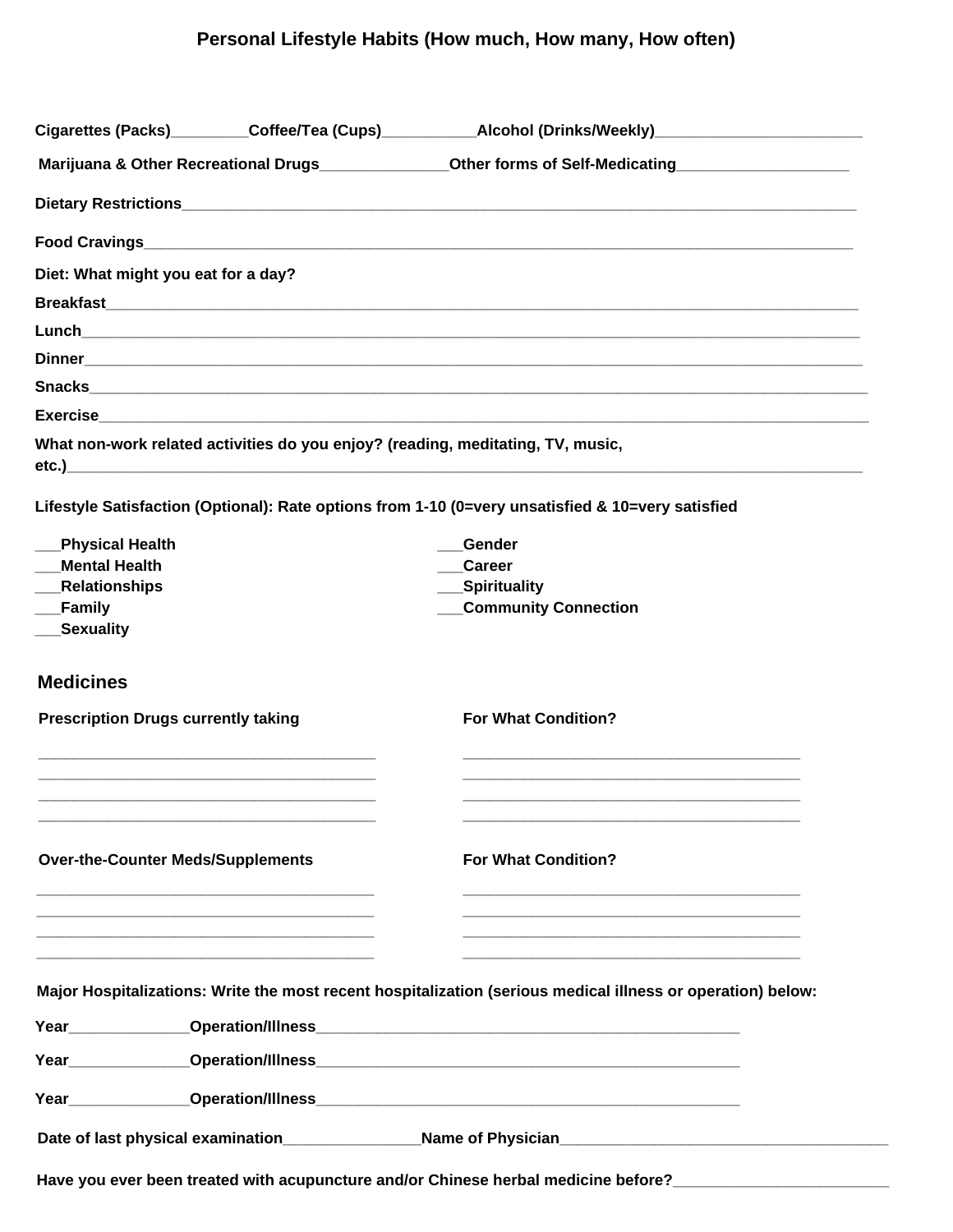### **Please Put "C" for Current Condition or "P" for Past Condition.**

| General                   | <b>Head &amp; Neck</b> | <b>Musculoskeletal</b>    |
|---------------------------|------------------------|---------------------------|
| Insomnia                  | Headaches              | Joint Pain/Disorder       |
| Dreams/Nightmares         | Migraines              | <b>Sore Muscles</b>       |
| Irritability              | <b>Dizziness</b>       | Weak Muscles              |
| Depression                | <b>Stiff Neck</b>      | <b>Difficulty Walking</b> |
| <b>Mood Swings</b>        | <b>Fainting</b>        | Neck/Shoulder Pain        |
| Fatigue                   | Swollen Glands         | Upper Back Pain           |
| Poor Memory               |                        | Lower Back Pain           |
| Strongly like cold drinks |                        | Rib Pain                  |
| Strongly like hot drinks  |                        | Limited Range of Mo       |
| Recent Weight Loss/Gain   |                        | Other (Describe)          |
| Cold Hands/Feet           |                        |                           |

### **Ears**

- \_\_Hearing Loss
- \_\_Ringing
- \_\_Infections
- \_\_Earache
- \_\_Hearing Aids
- \_\_Vertigo

#### **Nose, Throat, & Mouth Eyes**

- Sinus Infection
- \_\_Hay Fever/Allergies
- \_\_Frequent Sore Throat
- Difficulty Swallowing
- \_\_Mouth & Tongue Ulcers
- \_\_Nosebleeds
- \_\_Frequent Colds
- \_\_Dry Nose/Mouth
- \_\_Congestion/Excess Phlegm
- \_\_Loss of Voice
- \_\_TMJ
- \_\_Facial Pain

#### **Respiratory**

- \_\_Difficulty Breathing
- Difficulty Breathing While
- Laying Down
- Wheezing
- \_\_Asthma
- \_\_Chronic Cough
- Wet Cough
- Dry Cough
- \_\_Coughing Up Phlegm
- \_\_Coughing Up Blood
- \_\_Shortness of Breath
- \_\_Tight Chest
- \_\_Pneumonia

## **Neurological**

- **Seizures**
- \_\_Concussion/TBI
- \_\_Tremors
- \_\_Numbness/Tingling
- Pain
- \_\_Paralysis
- \_\_Poor Coordination
- \_\_Other (Describe)

#### **Cardiovascular Genito-Urinary**

- \_\_High Blood Pressure
- \_\_Low Blood Pressure
- \_\_Chest Pain or Tightness
- Palpitation
- \_\_Rapid Heartbeat
- \_\_Irregular Heartbeat
- \_\_Swollen Ankles
- Poor Circulation
- \_\_Anemia
- **Phlebitis**
- \_\_History of Heart Attack
- 
- 
- \_\_Limited Range of Motion

- \_\_Glasses/Contact Lenses
- \_\_Blurred Vision
- Poor Night Vision
- \_\_Spots/Floaters
- Double Vision
- \_\_Inflammation
- \_\_Dry Nose/Mouth
- \_\_Glaucoma
- \_\_Cataracts

- Pain While Urinating
- \_\_Frequent Urination
- \_\_Urgent Urination
- \_\_Blood In Urine
- \_\_Bedwetting
- Wake To Urinate
- \_\_Incomplete Urination
- \_\_Increased Libido
- Decreased Libido
- \_\_Kidney Stones

## **Infectious Diseases**

\_\_HIV  $\overline{\phantom{0}}$ TB \_\_STD's \_\_Hepatitis

- **Skin** \_\_Hives
- \_\_Rashes
- \_\_Night Sweating
- \_\_Eczema/Psoriasis
- \_\_Dry Skin
- \_\_Easy Bruising
- \_\_Itching
- \_\_Changes in Moles/Lumps